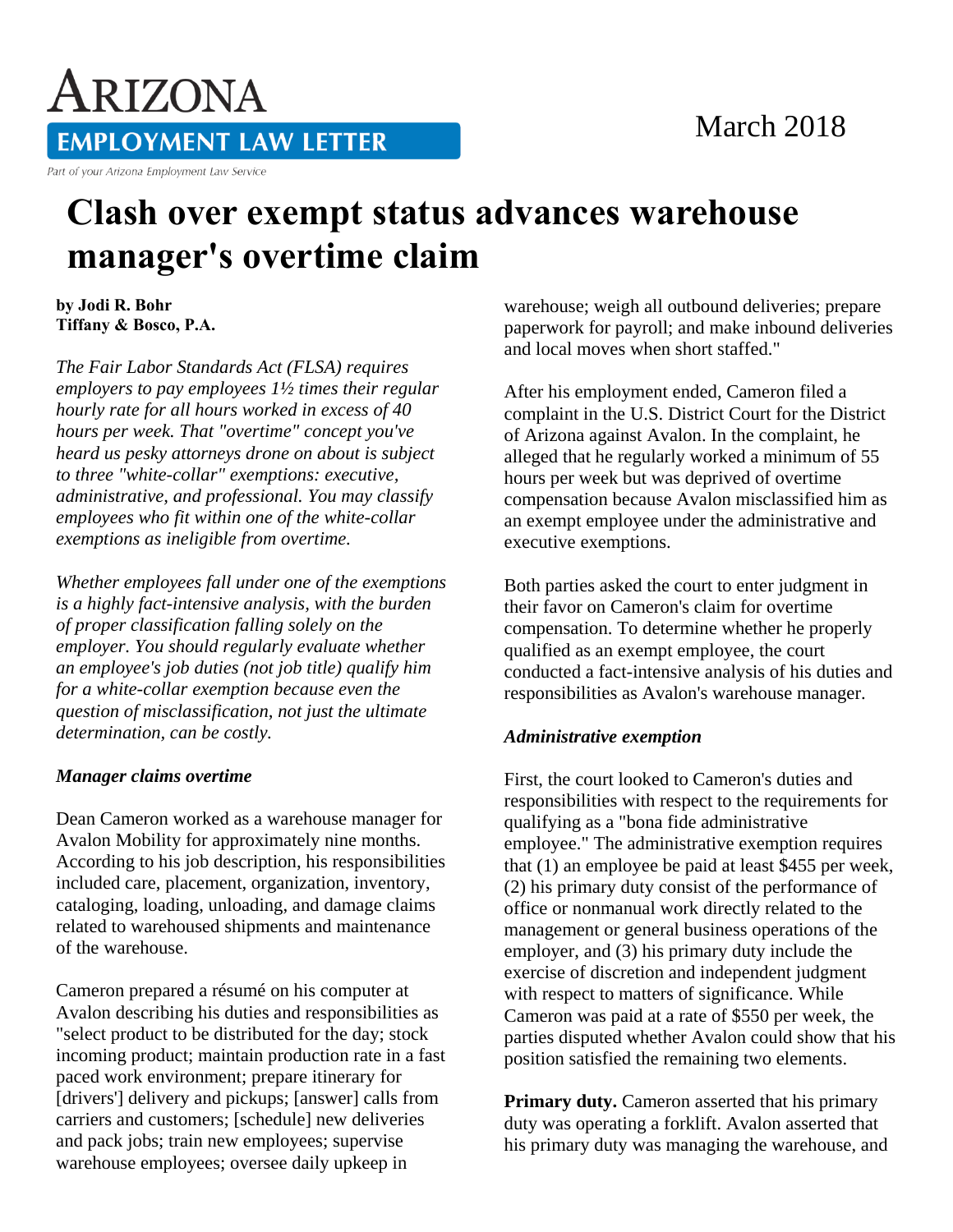the forklift was one of the tools with which he could accomplish that duty. In acknowledging that managerial duties can be packaged with nonmanagerial tasks in a way that the management function cannot be readily and economically separated from the nonexempt tasks, the court refused to presume that Cameron's operation of a forklift meant that he was not exempt.

Under federal regulations, an exempt employee's work under the administrative exemption also must be "directly related to assisting with the running or servicing of the business." According to Avalon, although Cameron did operate the forklift as part of his job, he was responsible for independently determining where to place and organize shipments within a 35,000-square-foot warehouse and ensuring that Avalon remained in compliance with client storage contracts. The court concluded that the disputed facts about whether Cameron's primary duty was the performance of nonmanual work directly related to the management or general operations of the business should be examined by a jury.

**Discretion over matters of significance.** Cameron also disputed that his primary duty (driving a forklift) involved the use of discretion and independent judgment over any matters of significance. "Matters of significance" refers to the employee's level of authority over issues that have a significant financial impact on the employer. Avalon argued that Cameron's duty of managing the warehouse depended heavily on his use of discretion and independent judgment based on the sheer size of the warehouse and his responsibility for organizing a large volume of shipments. Avalon also presented evidence that his job had a significant impact on the company's ability to fulfill its contractual obligations.

In acknowledging that Cameron had to process shipment information independently, the court noted that his discretion and independent judgment were not stripped of him by virtue of his being "guided in these decisions based on factors outside his control, such as length of time of storage, contractual terms, and governing regulations." Again, because of the factual dispute, the court left this issue to be resolved by a jury, barring any settlement.

#### *Executive exemption*

Avalon also relied on the FLSA executive exemption. The FLSA defines an employee working in an executive capacity as someone:

- 1. Who is compensated on a salary basis of at least \$455 per week;
- 2. Whose primary duty is management;
- 3. Who customarily and regularly directs the work of two or more employees; and
- 4. Who has the authority to hire or fire other employees or whose suggestions regarding employment actions are given particular weight.

Cameron again argued that Avalon couldn't meet the requirements of any of the elements besides the first one because his primary duty of operating a forklift wasn't related to the management duties contemplated by the FLSA.

**Manages the enterprise.** According to federal regulations, management in general includes "activities such as interviewing, selecting, and training of employees; setting and adjusting their rates of pay and hours of work; directing the work of employees; [and] maintaining production or sales records for use in supervision or control," among other things. The court noted that the duties Cameron listed in his r $\tilde{A}$ ©sum $\tilde{A}$ © are akin to those of an exempt management employee (e.g., supervise warehouse employees and train new employees). However, Cameron now disputes the veracity of the duties listed in his r $\tilde{A}$ ©sum $\tilde{A}$ ©, claiming he created it and listed the job duties at Avalon's direction. Avalon asserted that the duty of managing a warehouse satisfies this element.

**Directs two or more employees.** Cameron asserted that he supervised one full-time and one part-time employee; therefore, he didn't regularly direct the work of two or more full-time employees. Avalon contended that in addition to the two warehouse employees, Cameron customarily supervised drivers and drivers' helpers, which meant he supervised the equivalent of two full-time employees and met the requirement. The FLSA regulations permit employers like Avalon to aggregate time spent supervising multiple part-time employees to satisfy this requirement.